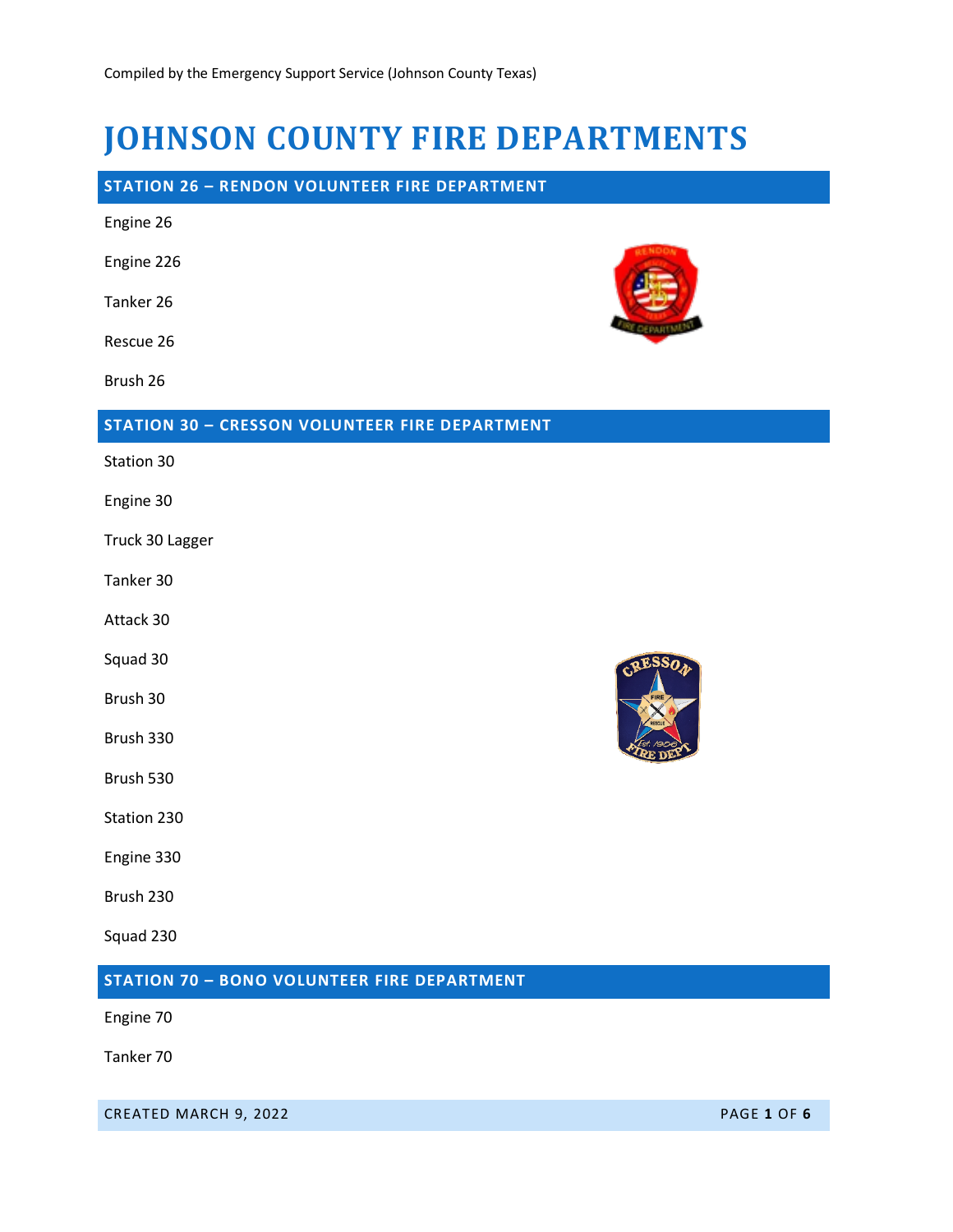Compiled by the Emergency Support Service (Johnson County Texas)

Squad 70

EMS Truck

Brush 70

Brush 270

Large Brush 370

**STATION 71 – BURLESON FIRE DEPARTMENT**

**STATION 72 – VENUS VOLUNTEER FIRE DEPARTMENT**

Engine 72

Tanker 72

Rescue 72

Brush 72

Brush 272

## **STATION 73 – BRIAROAKS VOLUNTEER FIRE DEPARTMENT**

Engine 73

Engine 373

Squad 173

Brush 73

#### **STATION 273 – BRIAROAKS VOLUNTEER FIRE DEPARTMENT STATION 2**

Engine 273

Squad 273

Brush 273

CREATED MARCH 9, 2022 PAGE **2** OF **6**





BURLESON



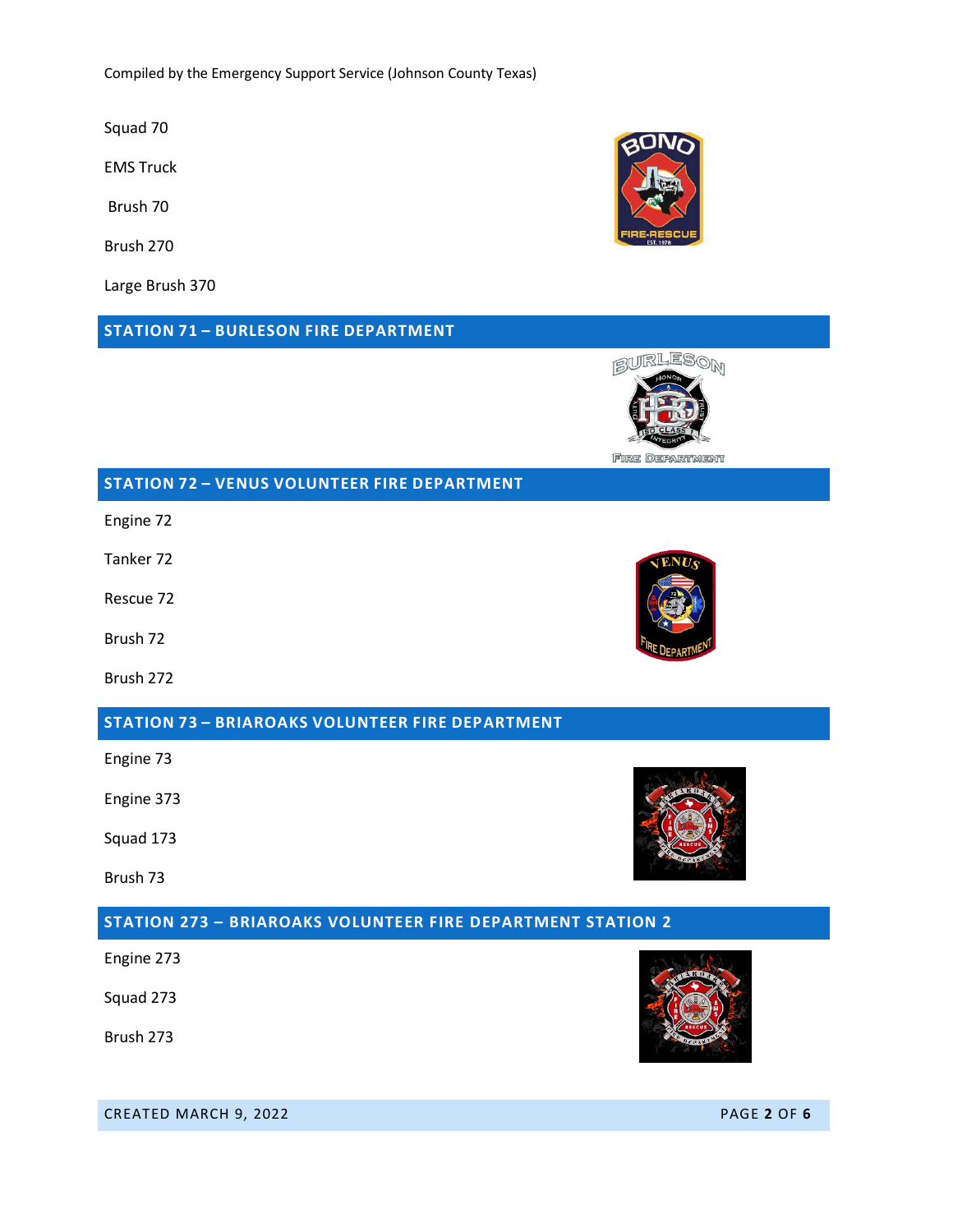# **STATION 74 – GODLEY VOLUNTEER FIRE DEPARTMENT**

Engine 174

Tanker 174

Engine 374

Rescue 74

Brush 74

Brush 374

Brush 474

#### **STATION 274 – GODLEY FIRE DEPARTMENT FIRE STATION 2**

Engine 274

Rescue 274

Brush 574

Brush 874

#### **STATION 75 – GRANDVIEW VOLUNTEER FIRE DEPARTMENT**

Engine 75

Engine 275

Tender 75 (tanker)

Rescue 75 Heavy Rescue

Brush 175

Brush 275

Attack 75

Squad 75 EMS truck





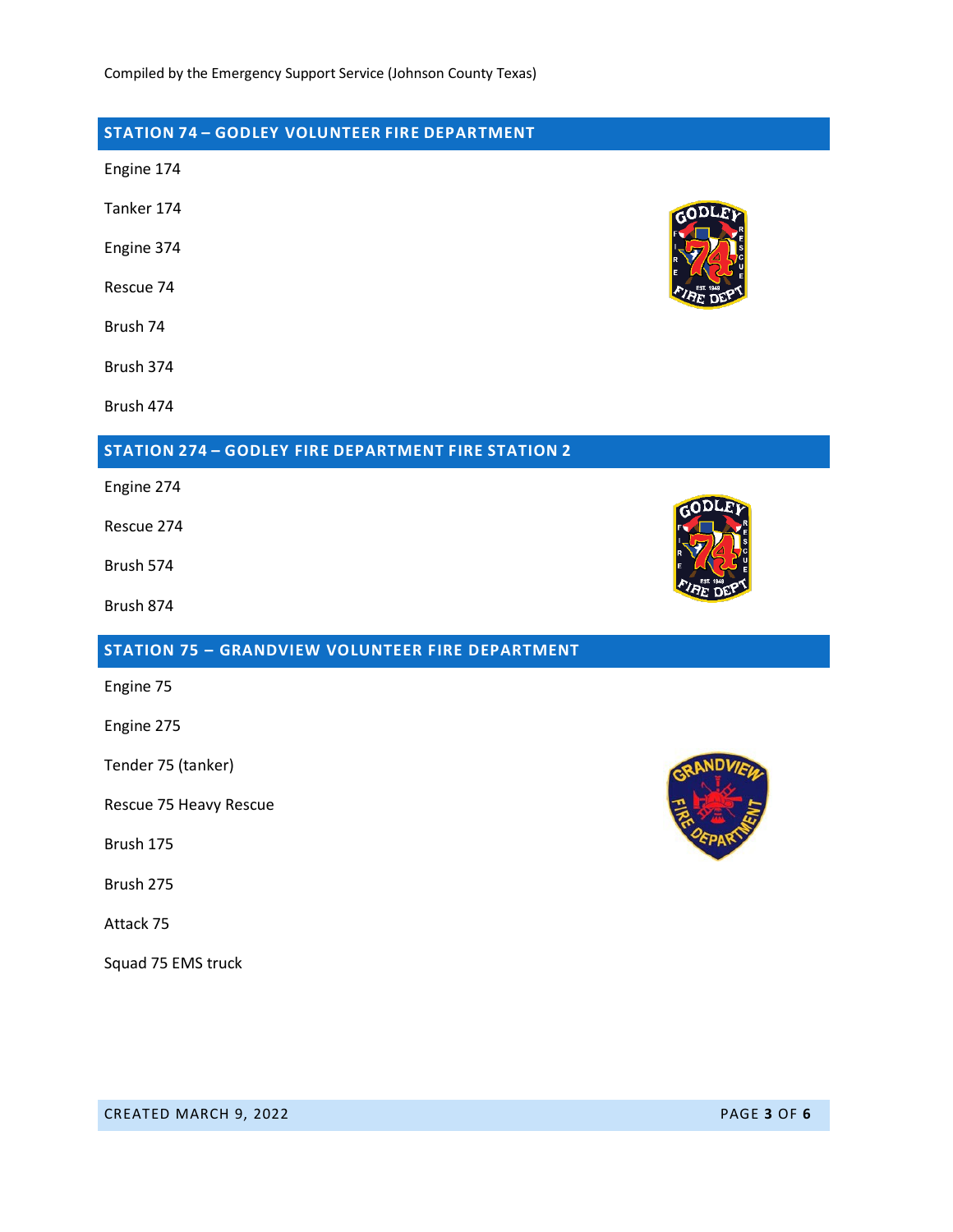# **STATION 76 – RIO VISTA VOLUNTEER FIRE DEPARTMENT**

Engine 76

Tanker 76

Rescue 76

Brush 76

Brush 276

Brush 376

## **STATION 77 – JOSHUA VOLUNTEER FIRE DEPARTMENT**

Engine 77

Engine 277

Tender 77 (tanker)

Brush 77

Squad 77

Chief 77

Marshal 77 Fire Marshal

#### **STATION 78 – KEENE FIRE RESCUE**

Engine 78 – 1000 gallons

Reserve Engine 78 – 500 gallons

Tanker 78 – 3000 gallons

Medic 78

Reserve Medic 78

Brush 78 – 225 gallons

Squad 78

Marshal 78

Chief 78

**CREATED MARCH 9, 2022 PAGE 4 OF 6** 





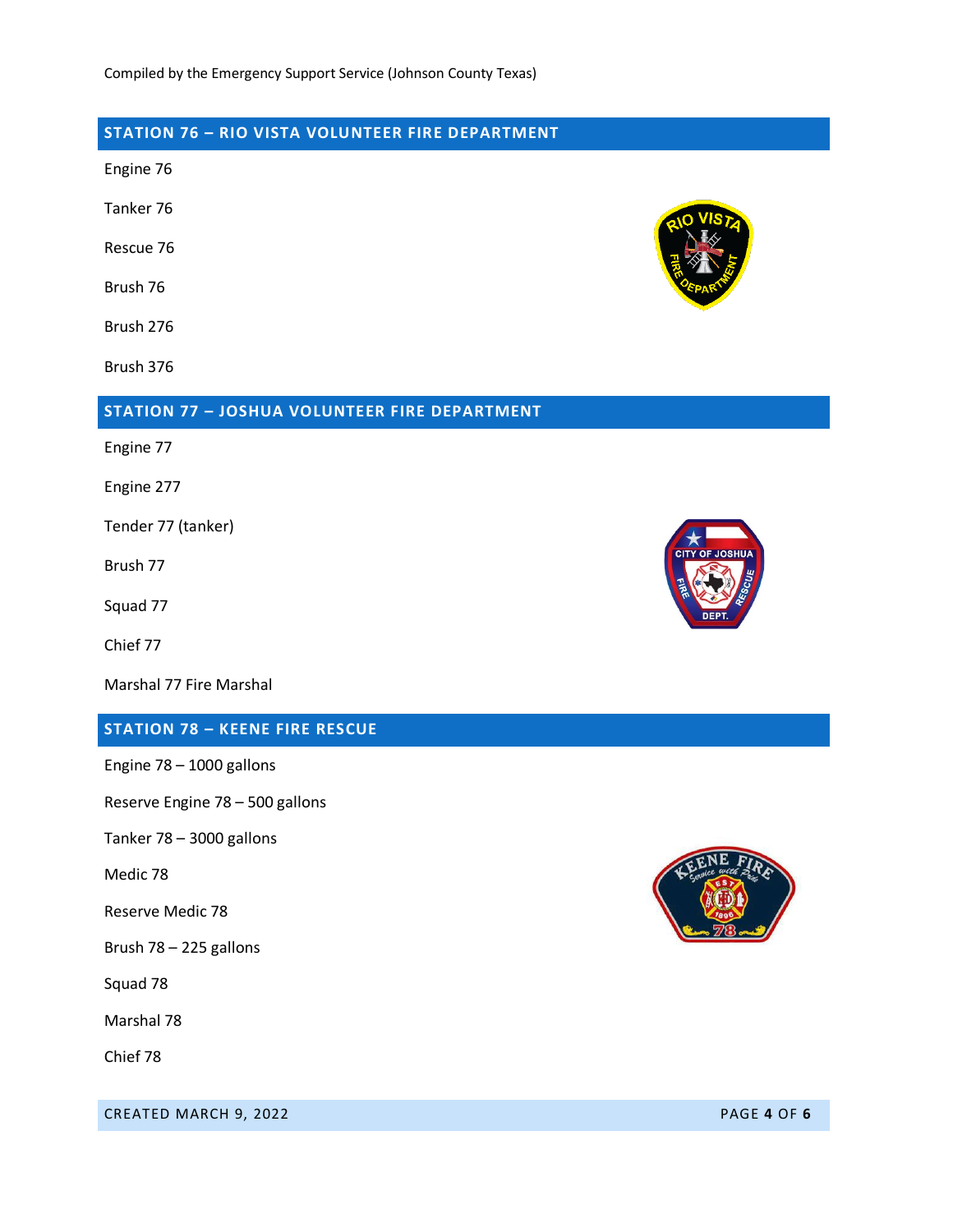## **STATION 79 – ALVARADO FIRE DEPARTMENT**

Engine 78

Engine 279

Tanker 79

Brush 79

Brush 279

Squad 79 EMS Unit

#### **STATION 80 – LIBERTY CHAPEL VOLUNTEER FIRE DEPARTMENT**

Engine 80

Tanker 80

Rescue 80

Brush 80

Brush 280

Brush 380

# **STATION 82 – JOHNSON COUNTY ESD \* LILLIAN STATION**

Engine 82

Engine 282

Rescue 82

Brush 82

\*Paid during day Volunteer nights and weekends

## **STATION 83 – JOHNSON COUNTY ESD \* CHISM TRAIL STATION**

Engine 83

Engine 283

Rescue 83

**CREATED MARCH 9, 2022 PAGE 5 OF 6**